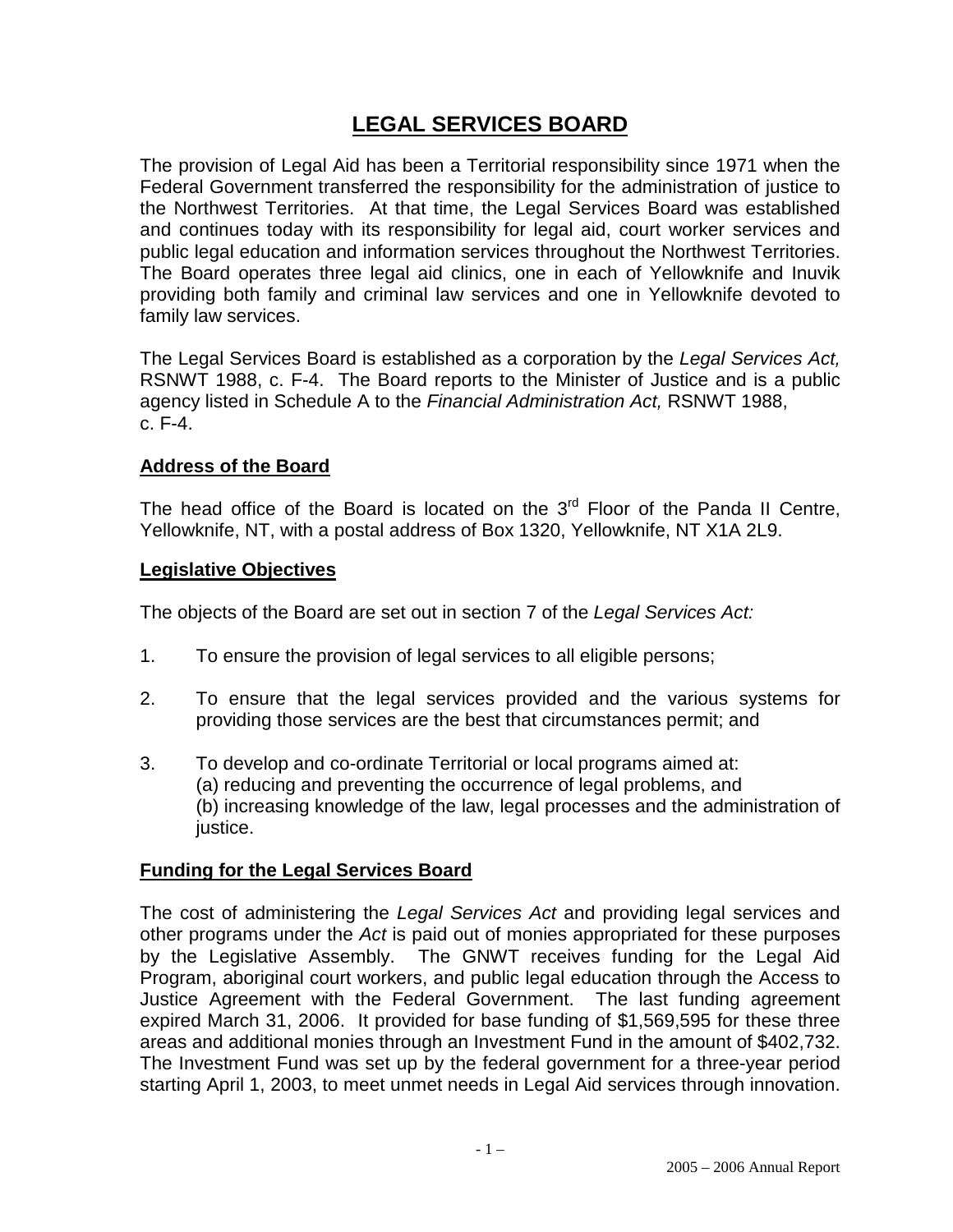Negotiations between the GNWT and the Federal Department of Justice will determine the level of future Federal funding.

Any deficit incurred by the Legal Services Board in the past has been absorbed by the GNWT Department of Justice. Any change in that arrangement would mean requesting a supplementary appropriation from the Legislative Assembly.

# **THE BOARD OF DIRECTORS**

#### **Board Members**

The members of the Board of Directors are appointed by the Minister of Justice of the Government of the Northwest Territories in accordance with section 3 of the *Legal Services Act*. The *Act* provides for representation on both a regional and interest basis. By convention the various regions are represented on the Board. In accordance with that section, the 2005/06 Board was composed of the following:

| Danny Beaulieu                                  | Chairperson, Representing the communities of Łutselk'e,<br>Fort Resolution, Detah, N'Dilo, Fort Smith                                    |
|-------------------------------------------------|------------------------------------------------------------------------------------------------------------------------------------------|
| Margaret Mackenzie                              | Representing the Tłjcho communities                                                                                                      |
| <b>Reg Tolton</b>                               | Representing the Public Service                                                                                                          |
| <b>Albert Lafferty</b>                          | Representing the communities of Fort Providence, Hay<br>River, Hay River Reserve, Enterprise and Kakisa since<br><b>April 2005</b>       |
| John Hazenberg                                  | Representing the communities of Fort Simpson, Jean<br>Marie River, Wrigley, Fort Liard, Nahanni Butte and Trout<br>Lake since April 2005 |
| Sheila MacPherson                               | Representing the Law Society of the NWT                                                                                                  |
| Karen Hoeft<br>Arlene Hache                     | Representing Yellowknife until April 2005<br>Representing Yellowknife since February 2006                                                |
| <b>Shirley Kisoun</b>                           | Representing the communities of Inuvik, Aklavik, Fort<br>McPherson, Tsiigehtchic                                                         |
| <b>Gilbert Thrasher</b>                         | Representing the communities of Paulatuk, Ulukhaktok,<br>Sachs Harbour, Tuktoyaktuk                                                      |
| <b>Judy Tutcho</b><br><b>Alphonsine McNeely</b> | Representing the Sahtu Region until April 2005<br>Representing the Sahtu Region since Dec 2005                                           |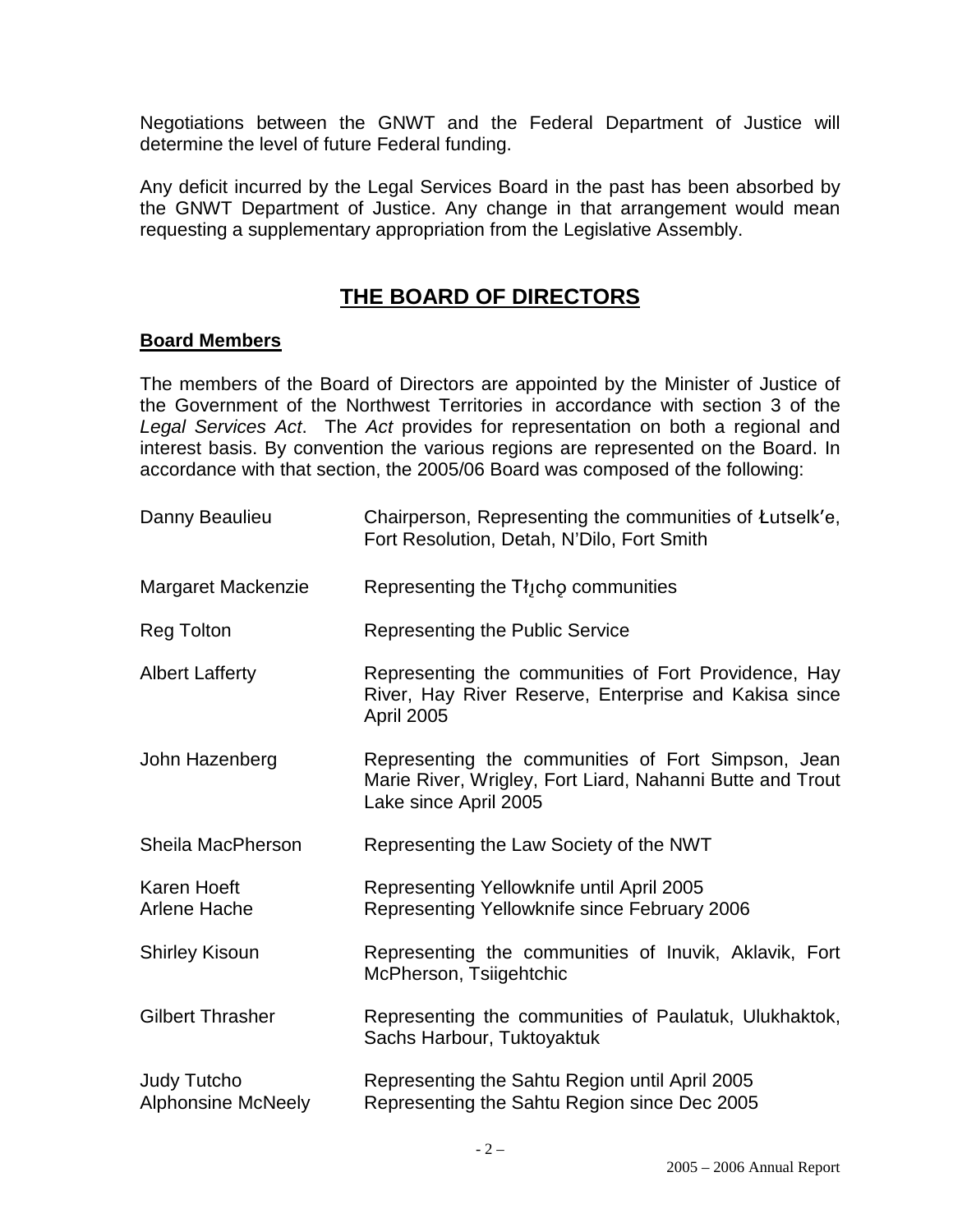### **Board Meetings**

The Legal Services Board of the NWT met on four occasions:

| April 29 & 30, 2005   | Yellowknife                                       |
|-----------------------|---------------------------------------------------|
| September 22-24, 2005 | Yellowknife                                       |
| December 9 & 10, 2005 | Yellowknife                                       |
| February 21, 2006     | Yellowknife (special meeting by teleconference to |
|                       | deal with an appeal matter)                       |

The September meeting was also a special meeting to consider proposed changes to the *Legal Services Regulations.*

#### **Mandate of the Board of Directors**

The Board sets policies for the provision of legal services, hires the Executive Director, administers legal aid clinics, maintains a panel of private lawyers for eligible clients for criminal, family, and civil matters and hears appeals in cases where legal aid has been denied, lawyers require more hours than are permitted by the regulations or policies, or lawyers feel their accounts have been reduced improperly. The Board has additional prescribed powers under section 11 of the *Legal Services Act.*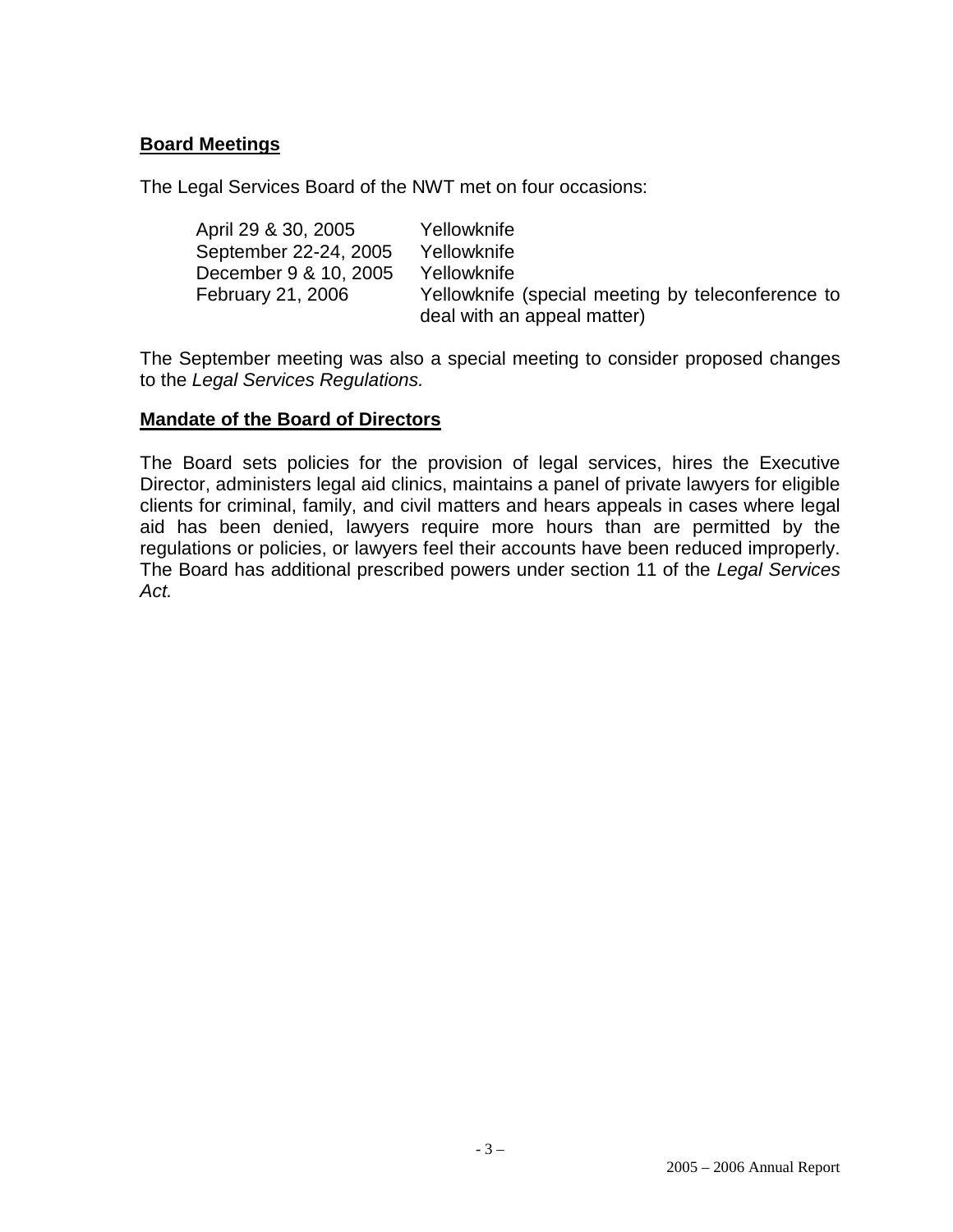# Legal Services Board of the NWT Organizational Chart March 31, 2006

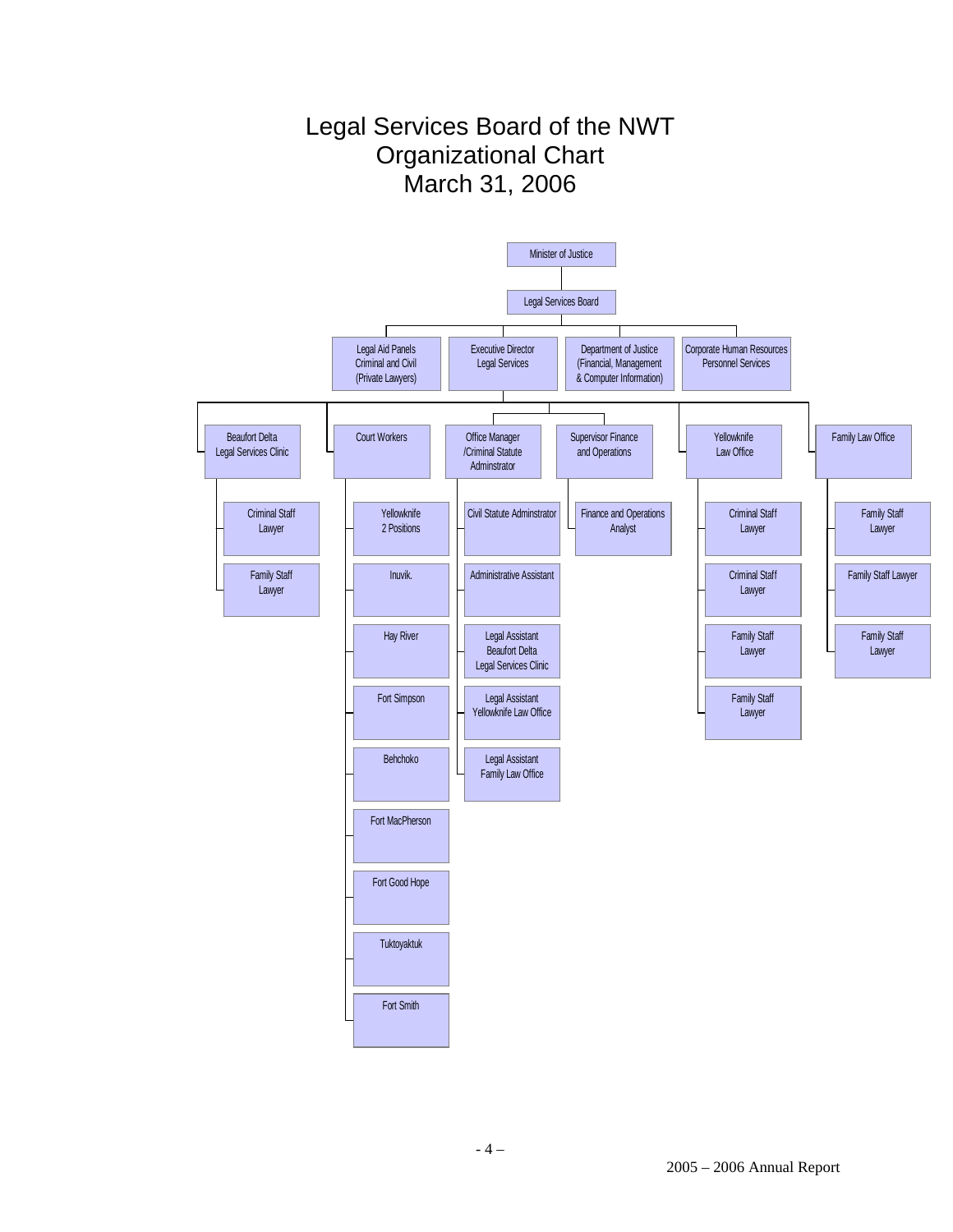# **COURT WORKER PROGRAM**

In the Northwest Territories, court workers provide a wide range of assistance to people who may interact with the justice system. Their primary duty is to assist clients in applying for legal aid and to ensure that the applications and supporting documentation are provided to the Legal Aid office. They also provide general information and referrals to appropriate resources both within and outside the justice system. Some court workers may provide limited representation to individuals who do not have a lawyer. These workers advocate for the most part in Justice of the Peace Court, generally by providing assistance with guilty pleas and the resulting sentencing hearings and occasionally with simple trials. They also assist counsel in Territorial and Youth Court by ensuring that clients and witnesses attend court, assist with translation and communication, and assist with information gathering and interviewing of clients. Court workers may occasionally assist a client with a guilty plea and sentencing in Territorial Court.

Court workers also play a vital role with public legal education. This service is provided through their daily activities with clients providing information and guidance with respect to the court system and through their referral work. The court workers also provide legal education through their work with school classes, justice committees, and promote the program by attending at community career fairs, putting public announcements on community radio and providing information at seminars and programs they may participate in at the community level. Some court workers also sit on community inter-agency committees.

The Legal Services Board has eleven court workers in ten communities in the NWT. Ten are Board employees and one provides services under an agreement with the Hamlet of Ulukhaktok.

# **PUBLIC LEGAL EDUCATION & INFORMATION**

The Legal Services Board is responsible for Public Legal Education and Information in the Northwest Territories. Public legal information has been disseminated in a number of manners, both formally and informally.

The most obvious manifestation of our efforts is the Law Line, a call-in information line staffed by local lawyers. The service operates Tuesday and Thursday evenings, from 6:00 to 8:30 pm and is available toll-free to residents of the Northwest Territories. Volunteer lawyers are provided with a reference binder and are asked to limit their responses to basic legal information, rather than providing legal advice.

Basic legal information is routinely provided by the staff and lawyers at our legal aid clinics. In addition, we publish a variety of pamphlets which provide information regarding individual rights and remedies, court proceedings, and local resources which are available to our clients. During this fiscal year the Board has been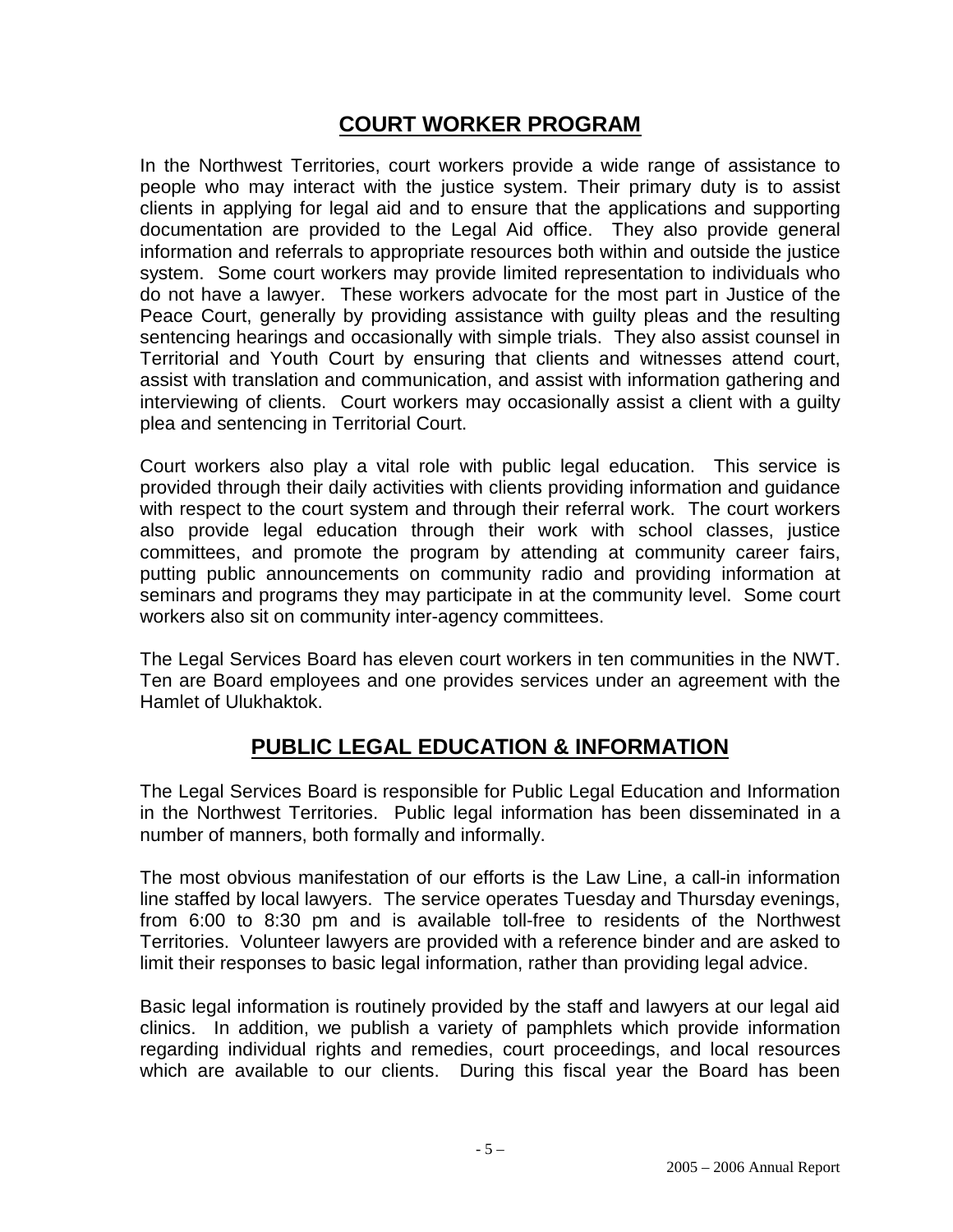working jointly with the Department of Justice to produce a family law manual and brochures. Publication of the material is expected in the next fiscal year.

# **FINANCIAL ELIGIBILITY**

## **Legal Aid Applications**

People who receive legal aid assistance must complete a legal aid application. The Board uses standard forms and court workers are trained to take the applications in person or by telephone. Unless applicants provide evidence that they are in receipt of social assistance they are required to provide detailed financial information and to provide documentary backup. This information includes a statement of income for the applicant and anyone living in the household plus a detailed statement of expenses, liabilities, debts, and assets. This information is used to determine an individual's eligibility for legal aid.

Once the application has been completed and all the required financial information has been provided, the staff will review the applications in detail to determine the applicant's financial eligibility. An eligible applicant is assigned to duty counsel in the case of a criminal matter or goes into a rotational assignment process in the case of family and civil law matters. If an applicant is not financially eligible a notice of denial is sent to the applicant immediately. All applicants have the right to appeal a denial to the Executive Director and finally to the Legal Services Board.

In certain situations, the staff may determine that, using the criteria set out in the *Act* and *Regulations*, an applicant is able to make a contribution to the cost of their legal aid coverage. In these cases a conditional authorization for legal aid is given to the applicant that requires a specific contribution in order to obtain legal aid coverage. Usually applicants have a certain time period in which to make their contributions. Some applicants are assessed a contribution which is to be paid on the completion of their file as it is expected that there will be a financial gain for the client at the end of the matter. This often arises in cases involving division of matrimonial property and some wrongful dismissal cases. In any case involving property division applicants are subject to a full recovery of fees and disbursements incurred on their behalf.

Contributions and recoveries are deposited into the Government of the NWT Consolidated Revenue Fund and are not used to offset the cost of legal aid generally.

### **Financial Eligibility for Youth, Minors and Infant Children**

In determining whether a youth, as defined by the *Youth Criminal Justice Act*, (Canada) (12 years of age but less than 18 years of age), or a minor, within the meaning of the *Age of Majority Act,* is eligible for legal aid, the Legal Services Board must consider the financial eligibility criteria of the youth's parents or guardians. The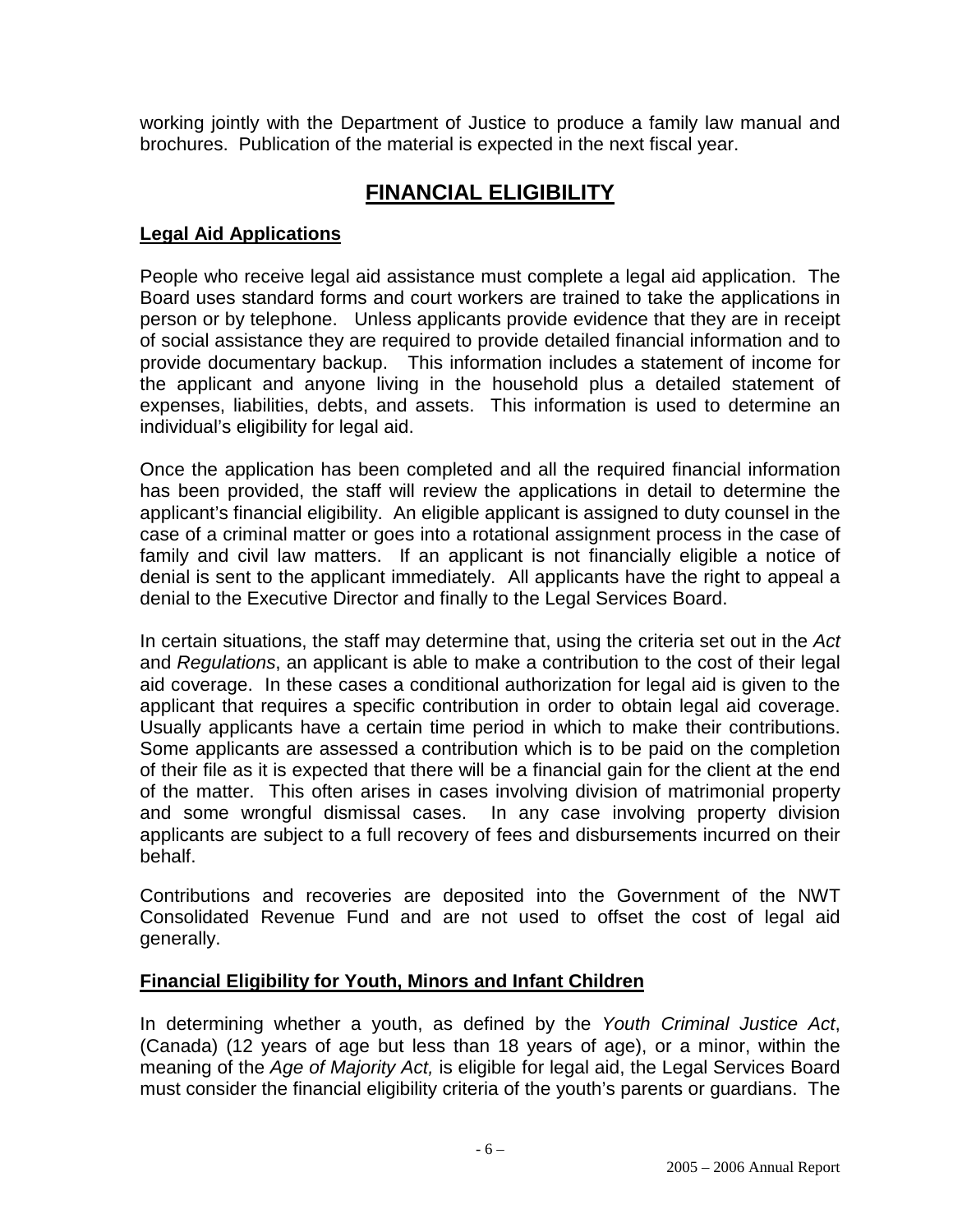Board does exercise discretionary rules and policies when making a determination. For example, if a youth or minor's interests conflict with that of the parent(s) then the Board will extend coverage.

The Legal Services Board has an arrangement with the Director of Child and Family Services, Department of Health and Social Services, to recover the costs of appointing legal counsel for children when the Court has ordered that the children require their own lawyer in child protection proceedings under the *Child and Family Services Act*.

# **LEGAL AID COVERAGE**

## **Youth Applications –** *Youth Criminal Justice Act (Canada), Youth Justice Act (NWT)*

Legal services are generally provided to financially eligible youth who are charged with offences under the *Criminal Code* and who are required to make an appearance before a Territorial Youth Court Judge or if a matter is brought before the NWT Supreme Court or Court of Appeal. On occasion, legal aid coverage may be extended to cover matters in the Justice of the Peace Court.

Legal aid coverage is not provided for youth for criminal or other statutory offences where the matter (s) are proceeding by way of summary conviction unless:

- 1. There is a reasonable possibility that upon conviction the youth may be incarcerated by way of open or closed or secure custody;
- 2. There is a reasonable possibility that upon conviction, the youth's livelihood may be prejudiced; or
- 3. There exists, in the opinion of the Executive Director, special circumstances.

## **Adult Applications –** *Criminal Code*

Although an applicant may be financially eligible for legal aid, the Board or Executive Director can refuse to provide legal aid coverage for certain offences as set out in the Act and Regulations.

### **Presumed Eligibility**

Presumed eligibility arises only in the context of criminal law. Clients who appear in court on docket days are presumed to be eligible for legal aid and are provided assistance for preliminary or straightforward matters that duty counsel can deal with in a summary fashion. If the lawyer determines that the matter requires a preliminary inquiry, trial or a more complex sentencing, the client will be asked to apply for legal aid in order to have legal aid continue to provide counsel.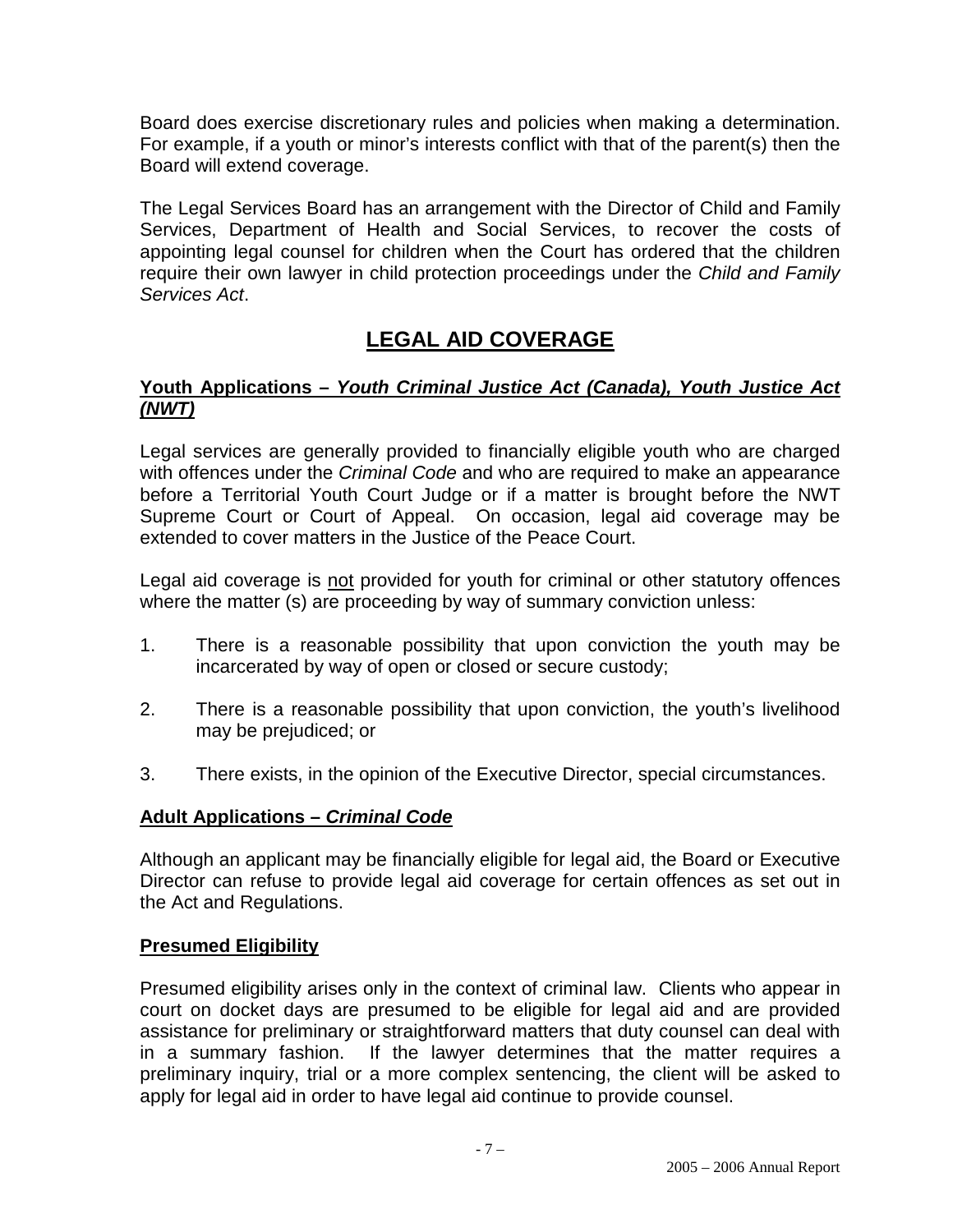### **Civil Applications**

The *Act* authorizes the provision of legal aid services on a discretionary basis for many civil matters. The *Act* and *Regulations* specify that some civil cases are not covered. The Executive Director may refuse to authorize legal aid if the civil case is of the type that a lawyer would ordinarily agree to act on a contingency basis.

Examples of civil related matters that have received legal aid coverage are: Workers' Compensation appeals, residential tenancy appeals, and wrongful dismissal in certain cases.

### **Family Law Applications**

Generally, legal aid is provided to eligible applicants in matters that involve family breakdowns when there are issues relating to children, spousal support, family violence or in matters relating to child protection.

After an application has been made for legal aid assistance involving a family law matter, a request goes out to one of the staff lawyers or family/civil law panel members for a legal opinion. The lawyer must advise the Legal Services Board as to the merits of the matter. If the opinion is that there is no merit in proceeding with the matter, the applicant will be provided with a Notice of Denial of Legal Aid with an explanation as to the reason for the denial.

Approved matters are usually assigned according to the date of application. An exception is made and matters are given priority in assignment when the client is facing a court date, the matter involves family violence or the client is facing child protection proceedings.

### **Residency and Reciprocity**

A person not ordinarily resident in Canada is not eligible for legal aid coverage except in relation to charges under two federal Acts.

The Legal Services Board of the NWT is a participant in the Inter-Provincial Reciprocity Agreement that allows legal aid coverage to be extended to applicants from any jurisdiction that require assistance with a civil or family matter arising in another Canadian jurisdiction. The costs of providing the service are borne by the legal aid plan in the jurisdiction where the matter is heard.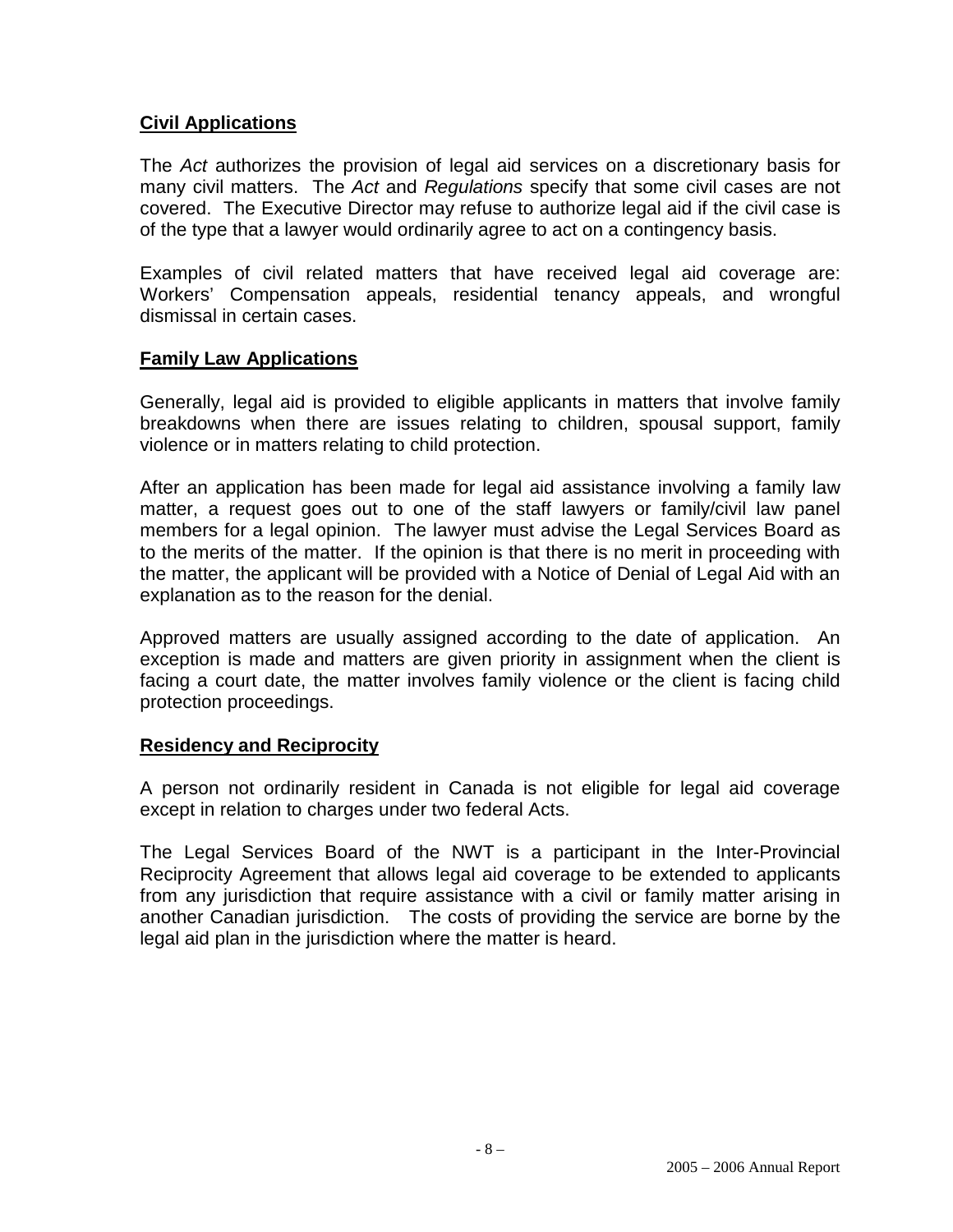# **LEGAL AID ASSIGNMENTS**

# **Panels**

The *Legal Services Act* requires work to be assigned to members of the Panel in rotation on a fair and equitable basis. The Executive Director assigns, to approved applicants, a lawyer from the Legal Aid Panel. Lawyers located in communities other than Yellowknife are given priority for legal aid assignments in their community and the surrounding area because it is economically practical to do so. The eligible recipient does not have the right to choose a lawyer to represent them with one exception.

## **Choice of Counsel**

Generally the applicant does not get to choose his or her lawyer. The exception is for those charged with offences for which the maximum penalty, if convicted, is life imprisonment. However, there is no choice of counsel where the applicant is charged with break and enter under the *Criminal Code* or a trafficking offence under the *Controlled Drugs & Substances Act* (CDSA) where life imprisonment is the maximum sentence. An approved applicant who has choice of counsel can choose any lawyer resident in the Northwest Territories who is on the panel and willing and able to take the case.

### **Circuit Counsel**

The *Legal Services Act* requires the Board to have at least one lawyer (circuit counsel) accompany the Supreme and Territorial Court on all circuits where a lawyer may be required for the delivery of legal aid on the circuit. Applicants for such services are subject to the same criteria as all other applicants who need legal services.

# **APPEALS**

There are a number of situations in which an applicant or a lawyer has a right of appeal from a decision made by the Executive Director. If an applicant is assessed a contribution or denied legal aid, the applicant can appeal the decision by providing written notice of his/her intention to appeal and the Executive Director shall bring the matter before the Board for an appeal hearing.

Lawyers also have the right to appeal the Executive Director's taxation of an account. Written notice is required and the Executive Director is required to bring the matter to the Board for an appeal hearing. There is no right of appeal from the Board's decision.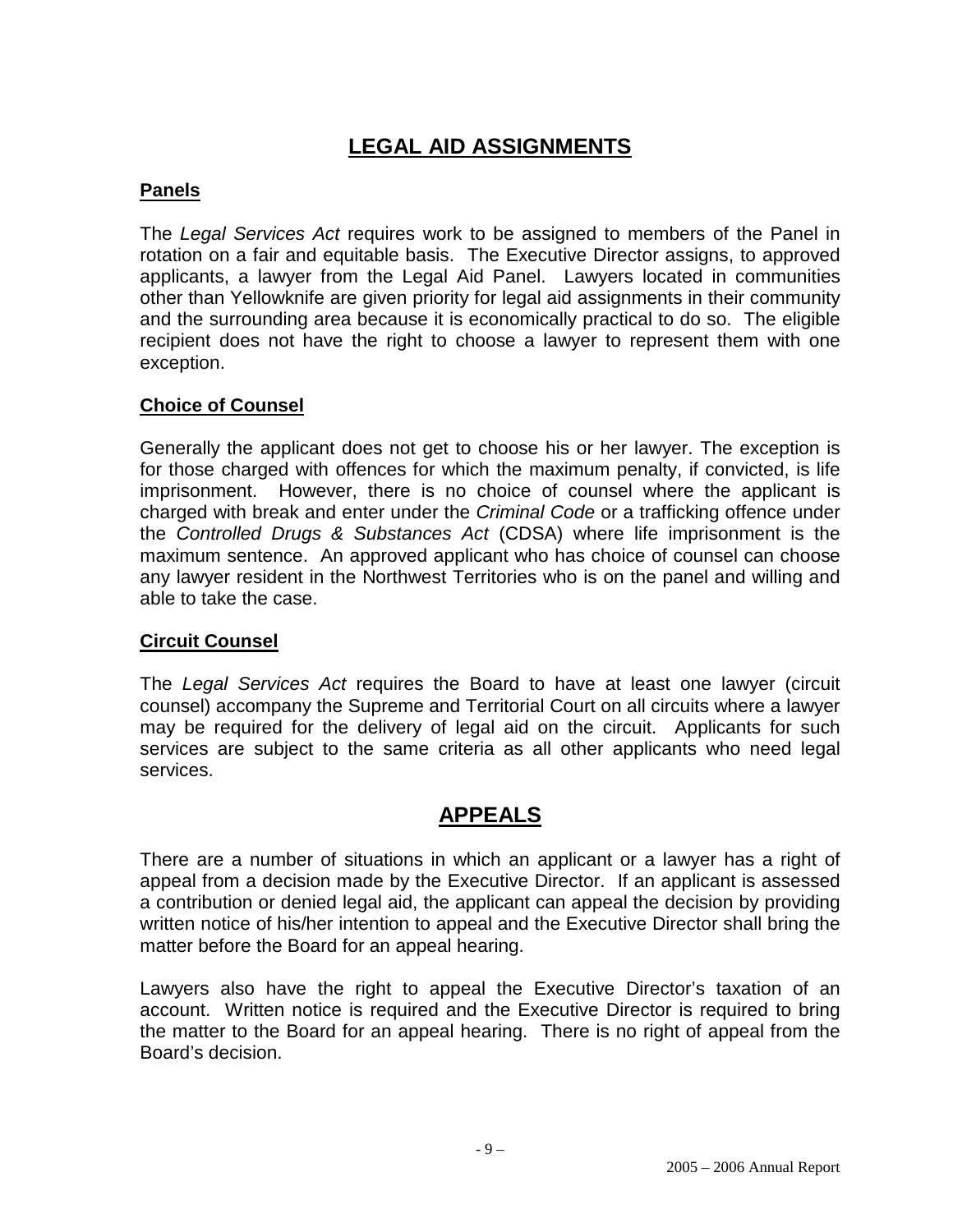# **LEGAL SERVICES CLINICS**

# **Yellowknife Law Office**

The Yellowknife Law Office provides two family law lawyers, two criminal law lawyers and one support staff member. The criminal law lawyers provided legal aid services mainly in the Yellowknife area and in the  $T_{i,j}$ cho communities but also in other communities as needed. The family law lawyers provide services to clients across the Territory.

### **Beaufort Delta Legal Services Clinic**

The Beaufort Delta Legal Services Clinic operates in Inuvik and has two lawyers and one support staff. The clinic provides services in criminal law and family law primarily in the Beaufort Delta region.

#### **Family Law Clinic**

The Family Law Clinic opened in October 2004 in Yellowknife with two lawyers and one support staff member. The Board decided to create a third position in this office at its December 2005 meeting. The staff lawyers provide services exclusively in the family law area to clients throughout the NWT.

# **ADMINISTRATION AND FINANCE**

### **Personnel**

The staff of the Legal Services Board are appointed and employed under the *Public Service Act* and are public servants in the Department of Justice. Consequently, the Legal Services Board is subject to the provisions of the Human Resources Manual of the Government of the Northwest Territories. The Department of Human Resources provides personnel services to the Board. It is the responsibility of the Board to determine which positions are necessary for the proper conduct of the Board's business.

#### **Financial Services**

Financial services are provided by the Department of Justice. Since the Board does not hold separate funds, it is not audited separately from the Department of Justice. However an annual audit is completed for compliance with the Access to Justice Agreement with Canada.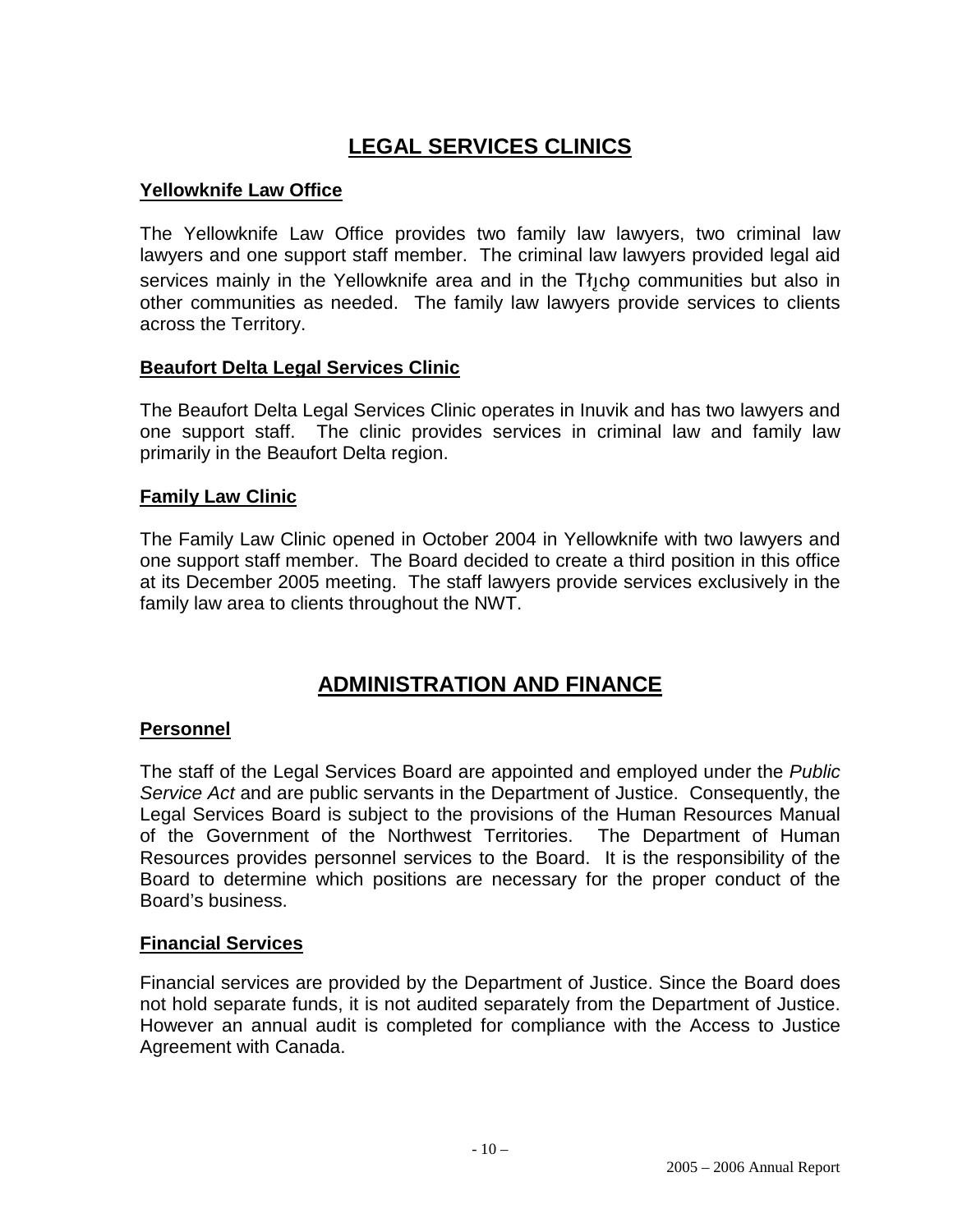#### **Investment Fund**

In addition to its base funding the Board, through the Department of Justice, obtained funding under the Investment Fund to assist with meeting unmet needs for the period 2003 to 2006. Unmet needs were identified in seven initial areas for the first year with the flexibility to shift to new areas over the life of the agreements.

The seven areas are:

Access to Legal Aid in rural and remote areas Making the Beaufort Delta Court Workers members of the public service Making staff lawyers members of the public service Recruiting, hiring, and retaining family staff lawyers Investing in computer hardware and software Official language services Recruit, hire, and retain an Investment Fund Resource Officer

At the end of the third year of the funding cycle the Board has reported to the Federal Government and satisfied all reporting requirements under the Investment Fund Agreement. The Board has been able to significantly address some unmet needs over the past year using the funds.

| Experience                          | <b>Hourly Rates</b> | <b>Daily Rates</b> |
|-------------------------------------|---------------------|--------------------|
| Student at law<br>Less than 4 years | \$46<br>\$70        | \$237<br>\$405     |
| 4-6 years                           | \$81                | \$501              |
| 7-10 years                          | \$99                | \$593              |
| 11 & more years                     | \$117               | \$700              |

# **LEGAL AID TARIFF**

The rates are the same regardless of the level of court.

After hearing submissions from representatives of the private bar, the Board, at its December meeting, recommended to the Minister of Justice that the tariff be increased by 15% for both hourly and daily rates. The tariff has not been increased since 2001 and has not kept pace with increases in the cost of living or with increases given to government employees over that time period. The Board also felt that an increase might assist in attracting lawyers to legal aid work.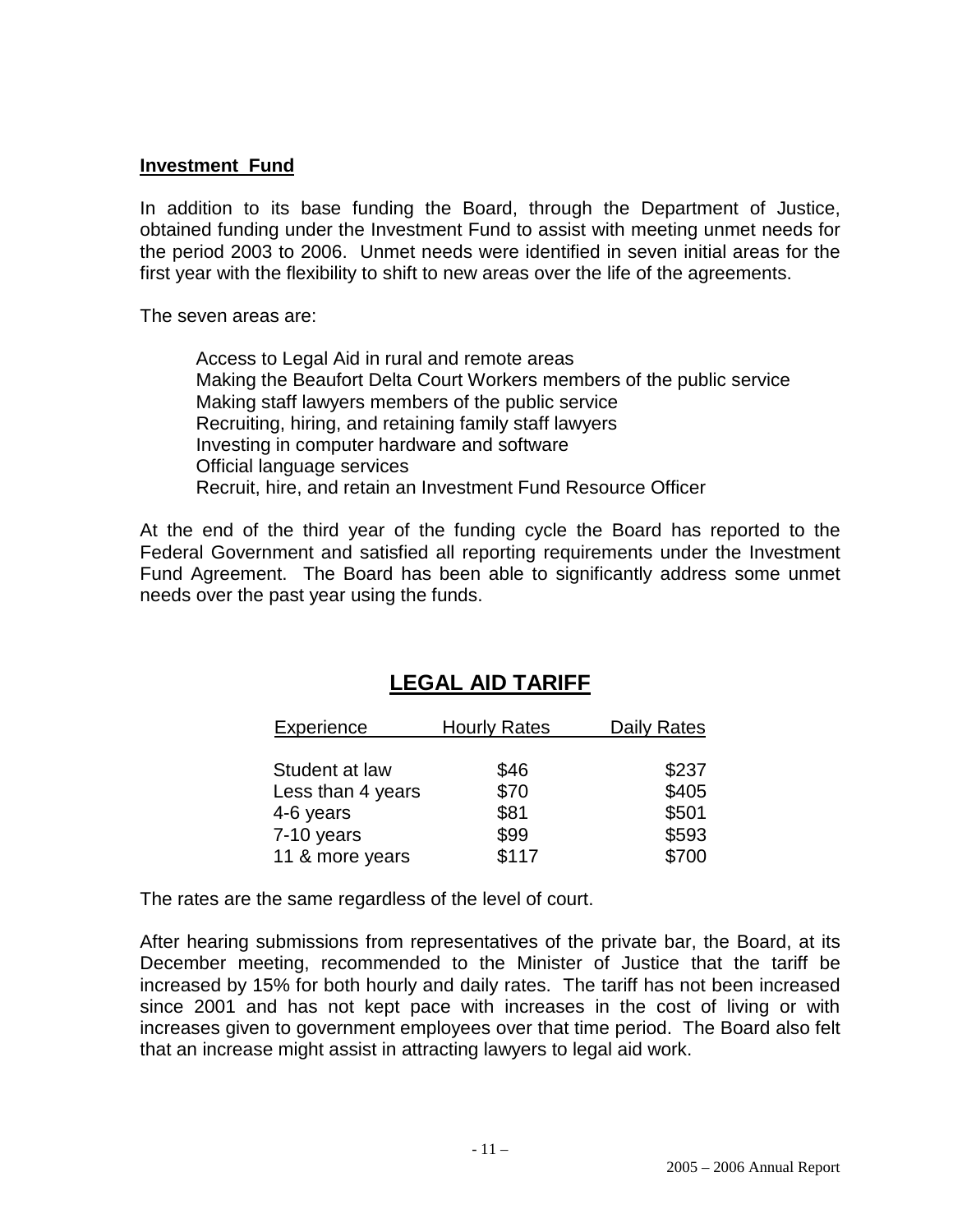# **STAFF LAWYER SALARIES**

Staff lawyers, as GNWT employees, are paid according to the pay scales established for GNWT legal counsel. These rates are based on legal experience and were as follows for 2005-2006:

| Legal Counsel I          | \$73,535 to \$83,408  |
|--------------------------|-----------------------|
| Legal Counsel II         | \$79,775 to \$90,500  |
| <b>Legal Counsel III</b> | \$86,619 to \$98,238  |
| <b>Legal Counsel IV</b>  | \$93,932 to \$106,546 |
| Legal Counsel V          | \$97,851 to \$110,983 |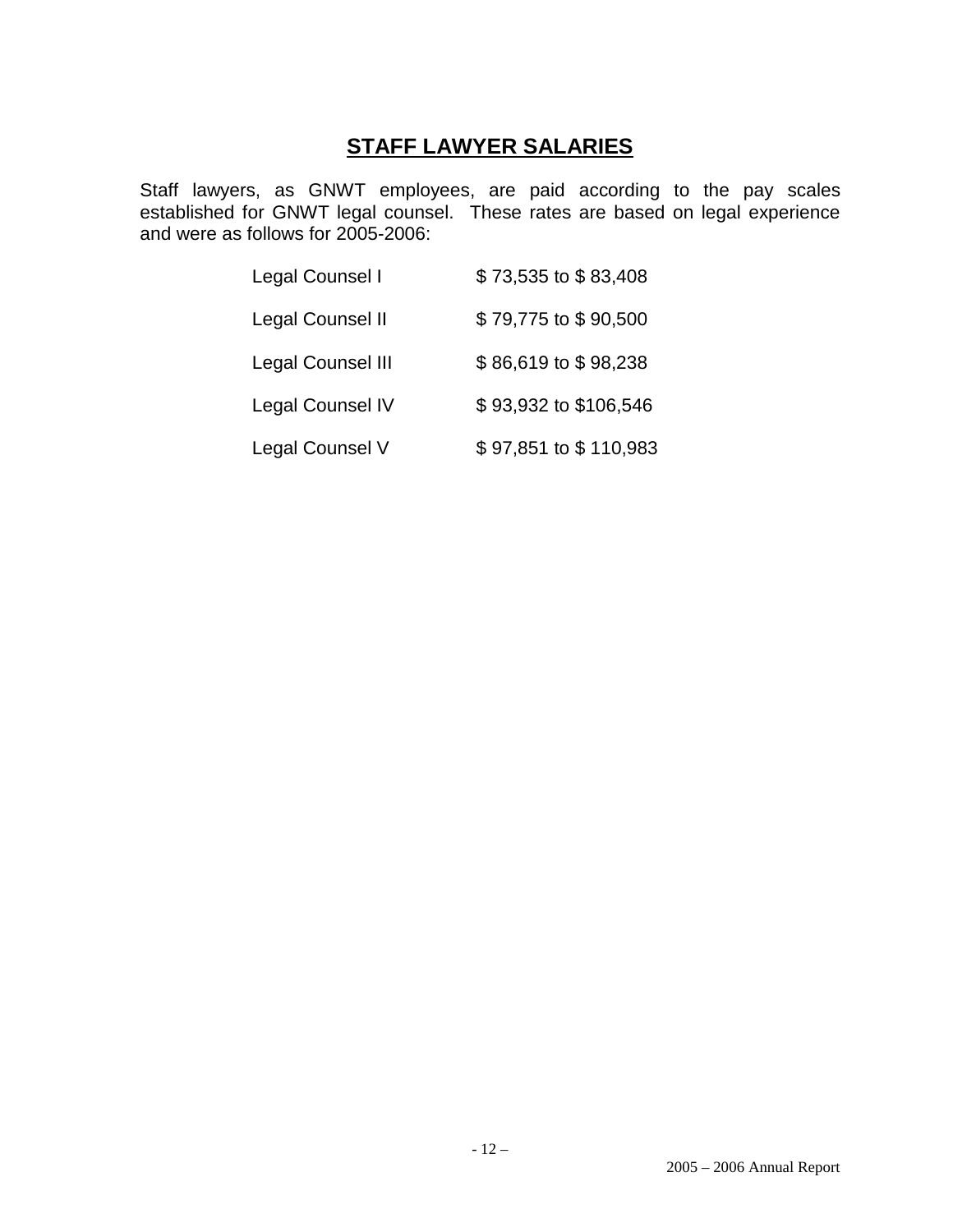# **STATISTICAL REPORTS FOR 2005/06**

## **Number of Applications Received**

| <b>Origin of Application</b> |      | 2003/04 2004/05 2005/06 |      |
|------------------------------|------|-------------------------|------|
| Out of Territory             | 15   | 9                       | 32   |
| <b>Beaufort Delta Region</b> | 312  | 242                     | 349  |
| Sahtu Region                 | 39   | 82                      | 76   |
| South Slave Region           | 289  | 328                     | 252  |
| North Slave/Treaty 11 Region | 74   | 133                     | 150  |
| Dehcho Region                | 89   | $9*$                    | 141  |
| Yellowknife                  | 704  | 630                     | 519  |
| <b>Total</b>                 | 1522 | 1424                    | 1519 |

\*The Fort Simpson Office was not staffed for most of this year. Applications for this region were taken by Court Workers in Hay River, Fort Smith, and Behchoko.

# **Number of Applications Received By Case Type**

| <b>Case Type</b>      |      | 2003/04 2004/05 2005/06 |      |
|-----------------------|------|-------------------------|------|
| <b>Adult Criminal</b> | 766  | 696                     | 742  |
| <b>Youth Criminal</b> | 62   | 75                      | 111  |
| Family                | 633  | 636                     | 621  |
| Civil                 | 61   | 26                      | 45   |
| <b>Total</b>          | 1522 | 1433                    | 1519 |

## **Number of Approved and Denied Applications By Case Type 2005/06**

| <b>Case Type</b>      | <b>Approved Denied</b> |     | <b>Total</b> |
|-----------------------|------------------------|-----|--------------|
| <b>Adult Criminal</b> | 622                    | 120 | 742          |
| <b>Youth Criminal</b> | 99                     | 12  | 111          |
| Family                | 359                    | 262 | 621          |
| Civil                 | 13                     | 32  | 45           |
| <b>Total</b>          | 1093                   | 426 | 1519         |

### **Number of People Assisted Under Presumed Eligibility 2005/06**

| <b>Counsel</b>                        | Adult | Youth | Total |
|---------------------------------------|-------|-------|-------|
| <b>Beaufort Delta - Staff Lawyers</b> | 132   | 61    | 193   |
| Yellowknife - Staff Lawyers           | 451   | 148   | 599   |
| Legal Aid Panel Lawyers               | 2362  | 804   | 3166  |
| <b>Total</b>                          | 2945  | 1013  | 3958  |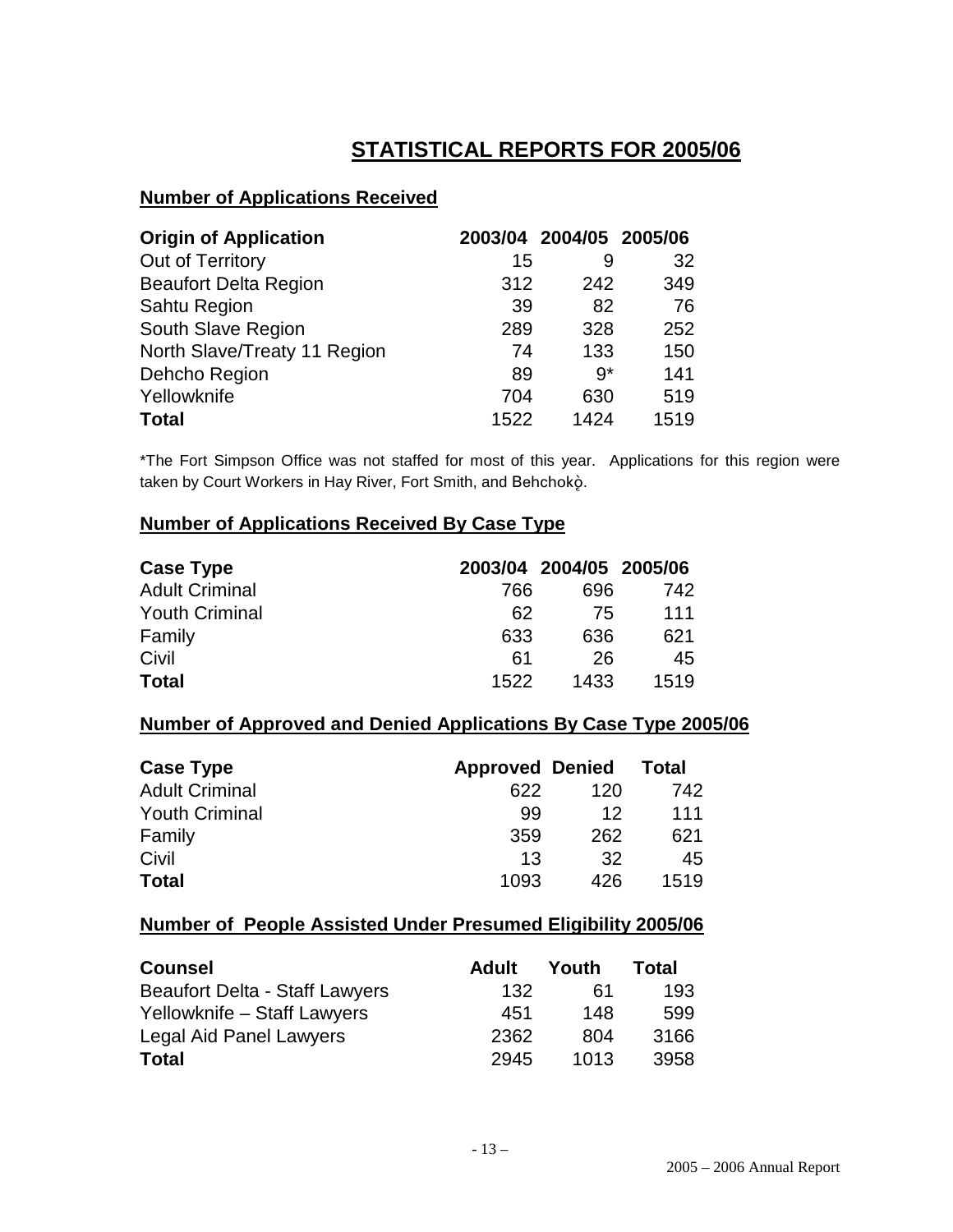# **COURT WORKER STATISTICS 2005/06**

# **Legal Aid Applications Taken**

|                                            | Aboriginal     | Non-Aboriginal |
|--------------------------------------------|----------------|----------------|
| <b>Adult Criminal Matters:</b>             |                |                |
| CDSA (drug offences)                       | 53             | 16             |
| <b>Criminal Code</b>                       | 604            | 77             |
| <b>Territorial Offences</b>                | 32             | $\mathbf 0$    |
| s. 810 (peace bonds)                       | $\Omega$       | 0              |
| <b>Appeal Sentence/Conviction</b><br>Other | 13             | $\overline{4}$ |
| Total                                      | 706            | 97             |
| <b>Youth Criminal Matters:</b>             |                |                |
| CDSA (drug offences)                       | $\overline{0}$ | 0              |
| <b>Criminal Code</b>                       | 134            | 8              |
| <b>Territorial Offences</b>                | 8              | $\mathbf 0$    |
| <b>Appeal Sentence/Conviction</b>          | 0              | $\mathbf 0$    |
| Other                                      | 3              | $\overline{0}$ |
| Total                                      | 145            | 8              |
| <b>Family/Civil Matters:</b>               |                |                |
| Divorce/Custody/Support                    | 362            | 117            |
| <b>Child Welfare</b>                       | 72             | 2              |
| Landlord/Tenant                            | 6              | 0              |
| Employment                                 | 4              | 0              |
| S. 810/Restraining Orders                  | 23             | 3              |
| Other                                      | 53             | 16             |
| Total                                      | 520            | 141            |
| <b>Total of Applications Taken</b>         | 1371           | 246            |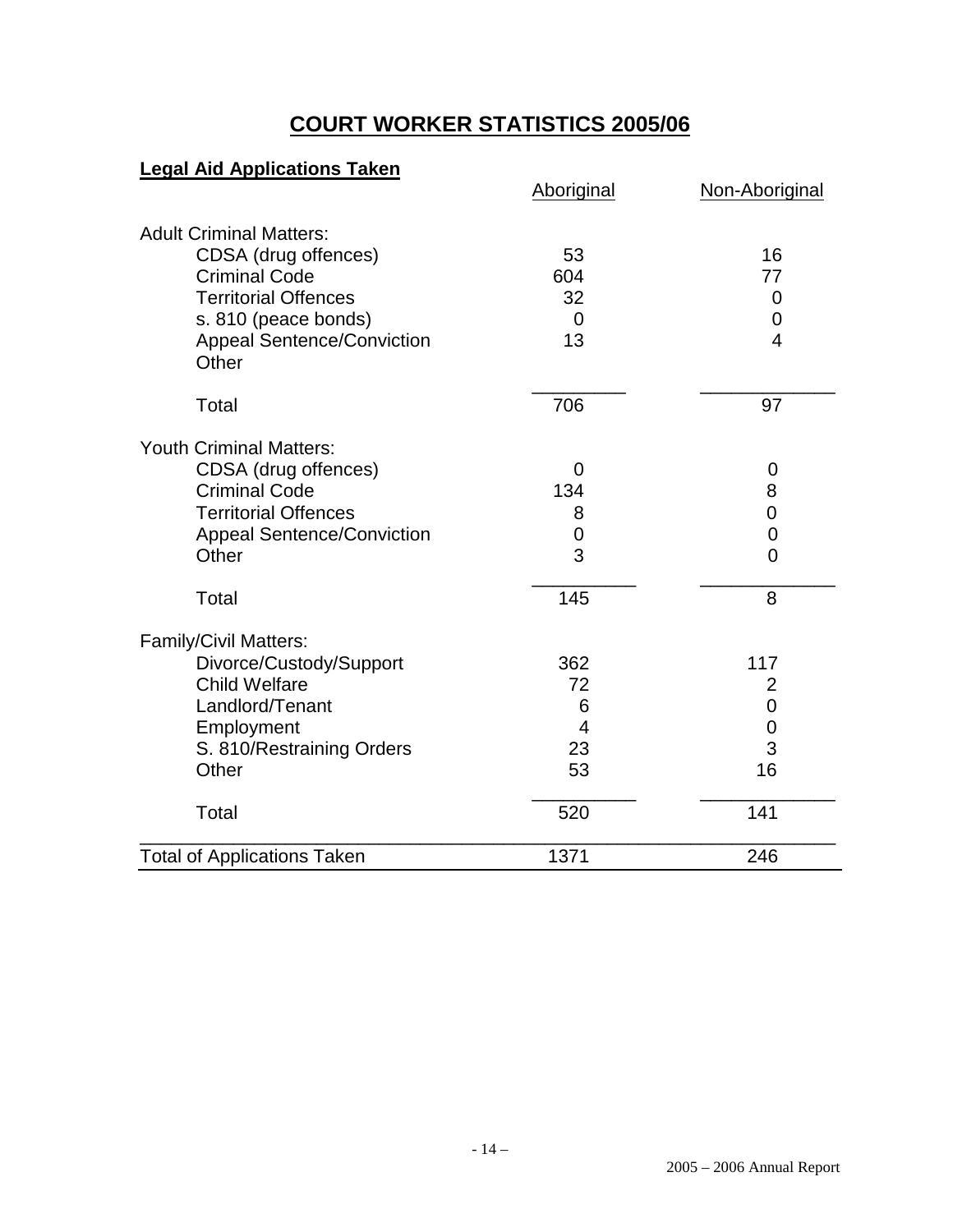# **Court Worker Appearances with/for Clients**

|                                               | <b>Aboriginal</b> | Non-Aboriginal |
|-----------------------------------------------|-------------------|----------------|
| <b>Adult Criminal Matters:</b>                |                   |                |
| <b>Territorial Court</b>                      | 82                | 10             |
| <b>JP Court</b><br><b>Territorial Offices</b> | 254               | 24             |
| <b>Criminal Code</b>                          | 459               | 48             |
| Total                                         | 795               | 82             |
| <b>Youth Criminal Matters:</b>                |                   |                |
| <b>Territorial Youth Court</b>                | 35                | 0              |
| <b>JP Court</b>                               | 4                 | 0              |
| <b>Justice Circles</b>                        | 9                 | 0              |
| Total                                         | 46                | $\overline{0}$ |
| <b>Family/Civil Matters:</b>                  |                   |                |
| <b>Territorial Court</b>                      | 15                |                |
| <b>Supreme Court</b>                          |                   | 0              |
| Board/Tribunal                                | 0                 | 0              |
| Total                                         | 16                | 1              |
| <b>Grand Total of Appearances</b>             | 857               | 83             |

In 2005/06 Court Workers provided legal information and/or referrals to 8,639 aboriginal clients and 1,473 non-aboriginal clients. These numbers include both in person and telephone inquiries.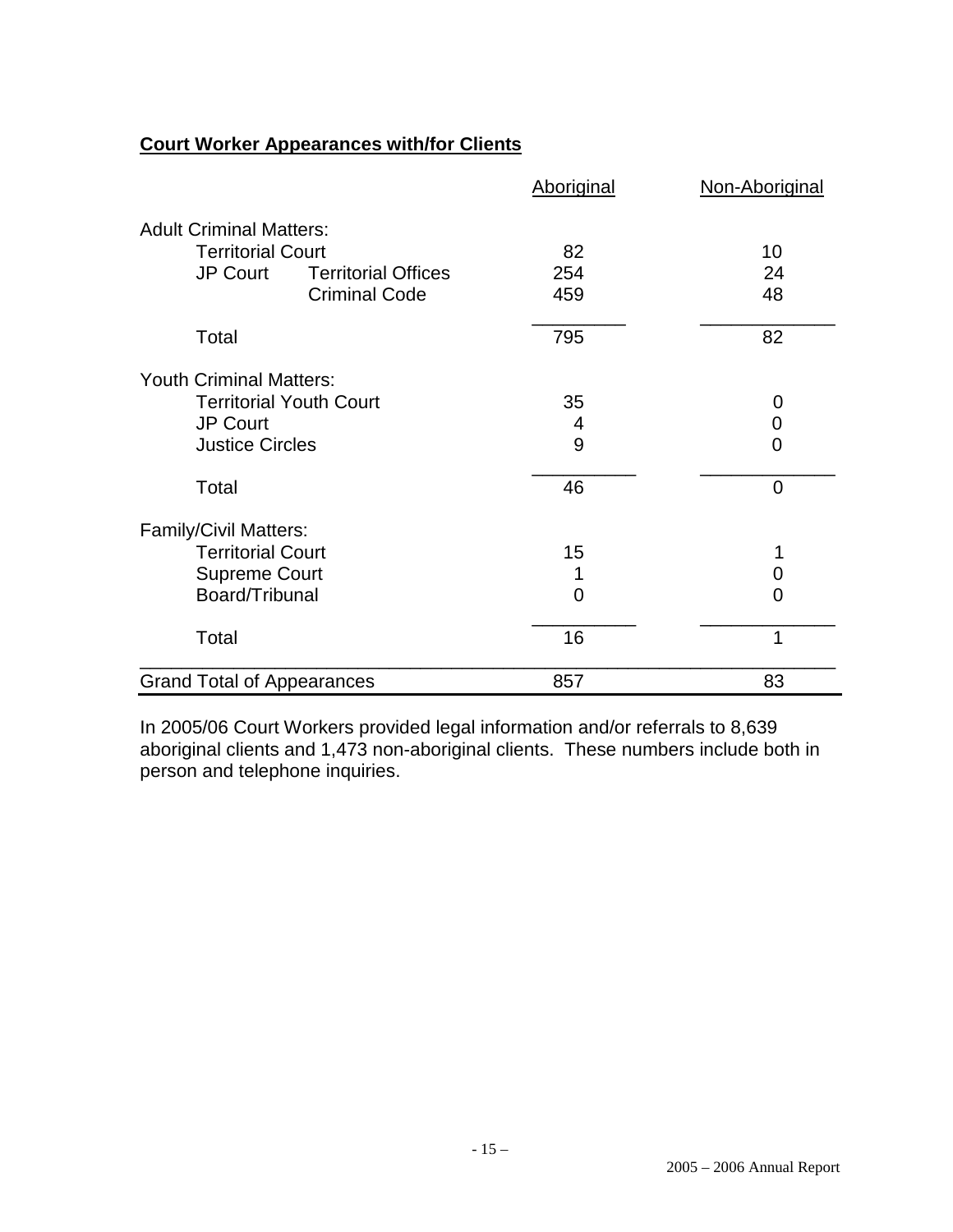# **2005/06 Financial Report**

| <b>ITEM</b>                                  | <b>Actual</b><br><b>Expense</b> | <b>Revised</b><br><b>Budget</b> | Year<br>Variance |
|----------------------------------------------|---------------------------------|---------------------------------|------------------|
|                                              |                                 |                                 |                  |
| <b>Legal Services Board Administration</b>   |                                 |                                 |                  |
| <b>Staff Wages and Benefits</b>              | 675,309                         | 565,000                         | (110, 309)       |
| <b>Administration Travel</b>                 | 8,501                           | 4,000                           | (4,501)          |
| <b>Operations &amp; Maintenance Expenses</b> | 129,512                         | 48,000                          | (81, 512)        |
| <b>Total Administration</b>                  | 813,322                         | 617,000                         | (196,322)        |
| <b>Courtworkers</b>                          |                                 |                                 |                  |
| <b>Staff Wages and Benefits</b>              | 806,967                         | 836,000                         | 29,033           |
| <b>Courtworker Travel</b>                    | 58,993                          | 27,000                          | (31, 993)        |
| <b>Operations &amp; Maintenance Expenses</b> | 59,891                          | 44,000                          | (15,891)         |
| <b>Total Courtworkers</b>                    | 925,850                         | 907,000                         | (18,850)         |
| <b>Board Costs</b>                           |                                 |                                 |                  |
| Honoraria                                    | 27,738                          | 25,000                          | (2,738)          |
| Travel, Accomodation, Meals                  | 23,819                          | 25,000                          | 1,181            |
| Other                                        | 12,872                          |                                 | (12, 872)        |
| <b>Total Board Costs</b>                     | 64,429                          | 50,000                          | (14,429)         |
| <b>Public Legal Education</b>                |                                 |                                 |                  |
| Lawline                                      | 2,208                           | 2,000                           | (208)            |
| Projects                                     |                                 |                                 |                  |
| Other                                        | 39,149                          | 30,000                          | (9, 149)         |
| <b>Total Public Legal Education</b>          | 41,357                          | 32,000                          | (9,357)          |
| <b>Legal Aid Staff Lawyers</b>               |                                 |                                 |                  |
| <b>Staff Wages &amp; Benefits</b>            | 833,504                         | 1,114,000                       | 280,496          |
| Legal Aid Staff Lawyer Travel                | 8,276                           | 13,000                          | 4,724            |
| Operations & Maintenance Expenses            | 134,264                         | 26,000                          | (108, 264)       |
| <b>Total Legal Aid Staff Lawyers</b>         | 976,045                         | 1,153,000                       | 176,955          |
| <b>Legal Aid Fees &amp; Disbursements</b>    | 1,558,635                       | 1,740,000                       | 181,365          |
| <b>SUB - TOTAL</b>                           | 4,379,637                       | 4,499,000                       | 119,363          |
| <b>TOTAL</b>                                 | 4,379,637                       | 4,499,000                       | 119,363          |
|                                              |                                 |                                 |                  |